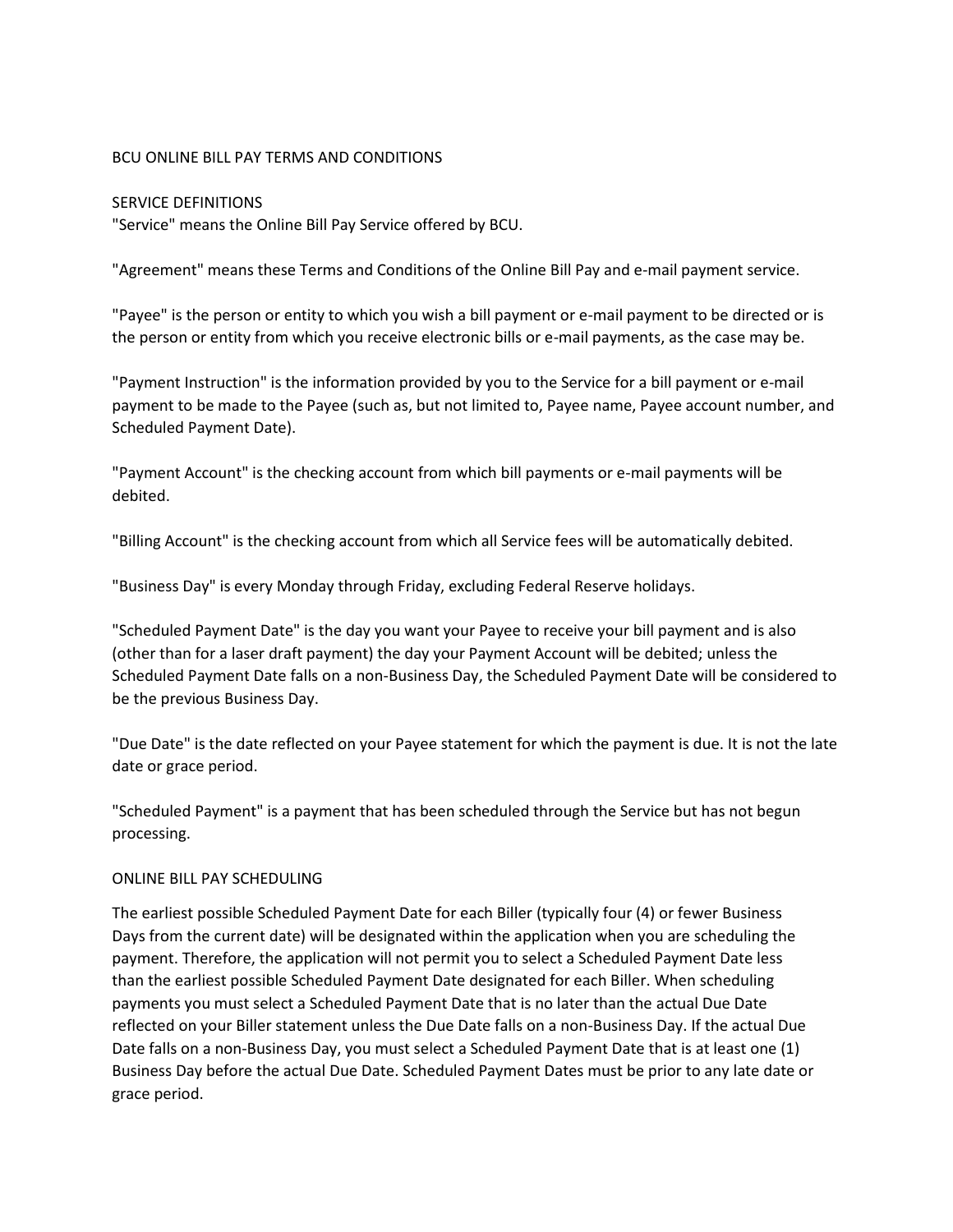### THE SERVICE GUARANTEE

Due to circumstances beyond the control of the Service, particularly delays in handling and posting payments by Payees or financial institutions, some transactions may take longer to be credited to your account. The Service will bear responsibility for any late payment related charges up to \$50.00 should a payment post after its Due Date as long as the payment was scheduled in accordance with the guidelines described under "Bill Payment Scheduling" in this Agreement.

## PAYMENT AUTHORIZATION AND PAYMENT REMITTANCE

By providing the Service with names and account information of Payees to whom you wish to direct payments, you authorize the Service to follow the Payment Instructions that it receives through the payment system. In order to process payments more efficiently and effectively, the Service may edit or alter payment data or data formats in accordance with Payee directives.

When the Service receives a Payment Instruction, you authorize the Service to debit your Payment Account and remit funds on your behalf so that the funds arrive as close as reasonably possible to the Scheduled Payment Date designated by you. You also authorize the Service to credit your Payment Account for payments returned to the Service by the United States Postal Service or Payee, or payments remitted to you on behalf of another authorized user of the Service.

The Service will use its best efforts to make all your payments properly. However, the Service shall incur no liability and any Service Guarantee shall be void if the Service is unable to complete any payments initiated by you because of the existence of any one or more of the following circumstances:

1. If, through no fault of the Service, your Payment Account does not contain sufficient funds to complete the transaction or the transaction would exceed the credit limit of your overdraft account; 2. The payment processing center is not working properly and you know or have been advised by the Service about the malfunction before you execute the transaction; 3. You have not provided the Service with the correct Payment Account information, or the correct name, address, phone number, or account information for the Payee; and/or, 4. Circumstances beyond control of the Service (such as, but not limited to, fire, flood, or interference from an outside force) prevent the proper execution of the transaction and the Service has taken reasonable precautions to avoid those circumstances.

Provided none of the foregoing exceptions are applicable, if the Service causes an incorrect amount of funds to be removed from your Payment Account or causes funds from your Payment Account to be directed to a Payee which does not comply with your Payment Instructions, the Service shall be responsible for returning the improperly transferred funds to your Payment Account, and for directing to the proper Payee any previously misdirected transactions, and, if applicable, for any late payment related charge.

## E MAIL PAYMENTS

The following applies to your use of the email payment functionality of the service. This functionality allows you to make payments from your Payment Account to any other account enrolled in this Service. If you choose to utilize this functionality you also agree to the following: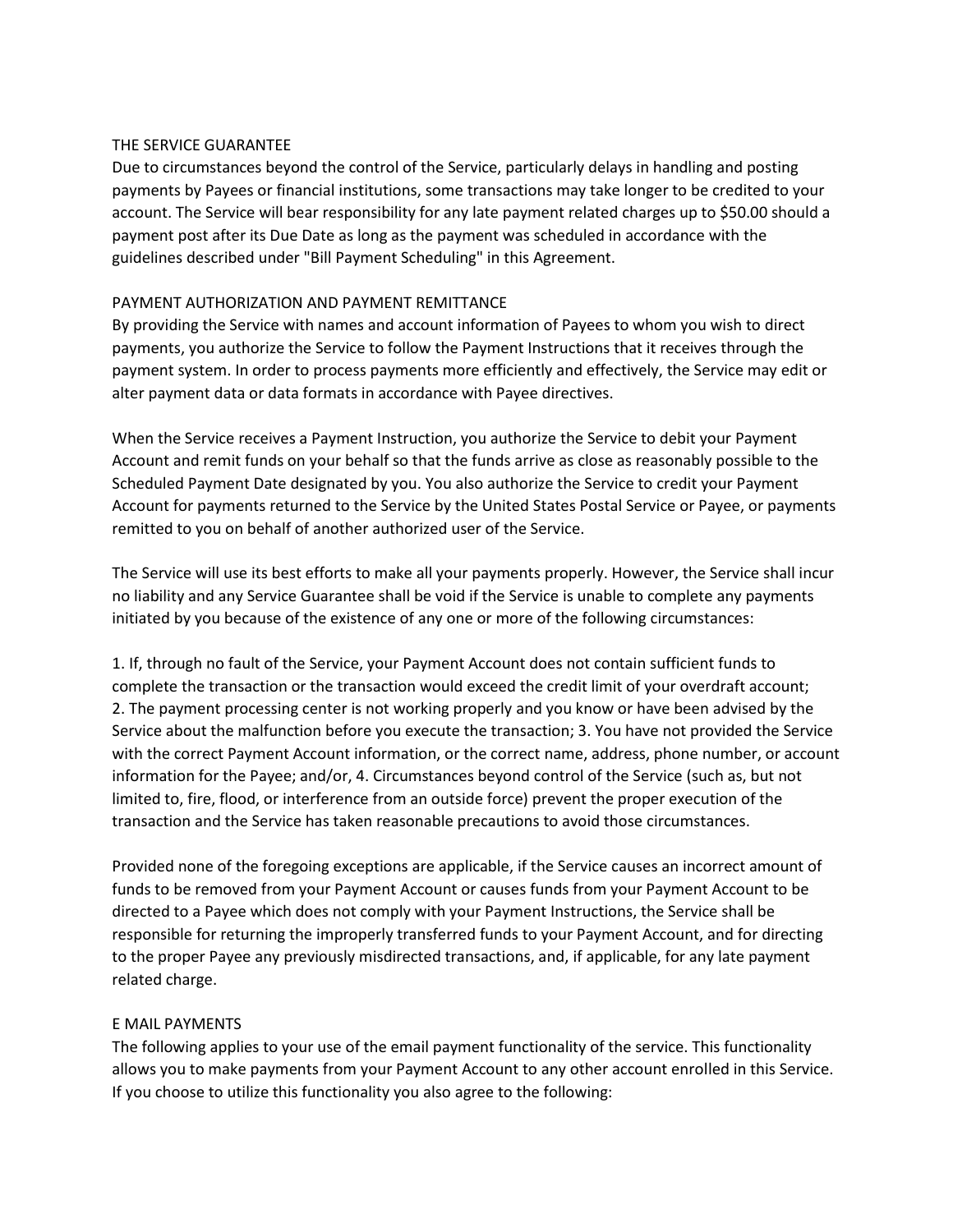Information provided to the Service - You agree to provide true and accurate enrollment information to the Service, and to maintain and promptly update your information as applicable. You agree not to impersonate any person or use a name that you are not authorized to use.

Activation limitations - You must be at least eighteen (18) years of age to enroll in the Service. You must be a resident of the United States or its possessions, and use the Service for individual purposes only, not on behalf of any business, corporation, proprietorship or other entity. You must have a valid email address and access to the Internet. You must be a legal owner of the Payment Account registered for the Service. We reserve the right to limit the number of memberships you have with the Service.

Transaction limitations - You will be assigned a transactional limit, a daily limit and a weekly limit at enrollment based on parameters associated with your credit history. You agree to accept the limits set by the Service. We reserve the right to limit the amount you may have debited from or credited to your Payment Account on any given day and/or week. Additionally, the Service reserves the right to limit your use of this functionality by imposing limits, hold times, or other measures should we believe that suspicious activity has occurred or may occur. You authorize the Service to check your credit history at enrollment and to obtain follow-up credit reports on you. Information obtained will be used by the Service to verify information you provide to the Service and to set limits associated with your use of the Service. The Service reserves the right to verify any of the information you provide.

The Service shall have the right to terminate your membership, reject or reverse any transactions you initiate, and/or restrict or condition your right to send or receive money at any time and for any reason, including, but not limited to:

#### A. Excessive use;

B. Using the Service (directly or indirectly) for any unlawful purpose; and/or

C. Tampering, hacking, modifying or otherwise attempting to corrupt the security or functionality of the Service.

Sending and receiving payments - When the Service receives a Payment Instruction, you authorize the Service to debit your Payment Account and remit funds on your behalf to the Payee's account. E-mail payments begin processing the Business Day the Payment Instruction is submitted to the Service. Any email payment submitted on a non-Business Day will begin processing on the next Business Day. The Service reserves the right to hold funds beyond the standard distribution periods for any transactions it deems necessary. The recipient's ability to access these funds is at the sole discretion of the recipient's financial institution and is not controlled by the Service. You acknowledge that once money is delivered to the recipient, the transaction is non-reversible and non-refundable to you. Credits to and debits from your Payment Account are only processed on Business Days. If we learn that you had insufficient funds in the Payment Account from which you requested we send money, we will cancel the payment. If we learn this after the money has been delivered to the recipient, you will owe us and agree to promptly repay the amount of the shortfall. We may apply funds awaiting receipt by you against the amount you owe us. In addition, we may not permit recipients of your outstanding payment requests to receive the money, and we will not refund transaction fees in these situations. With respect to any transaction, the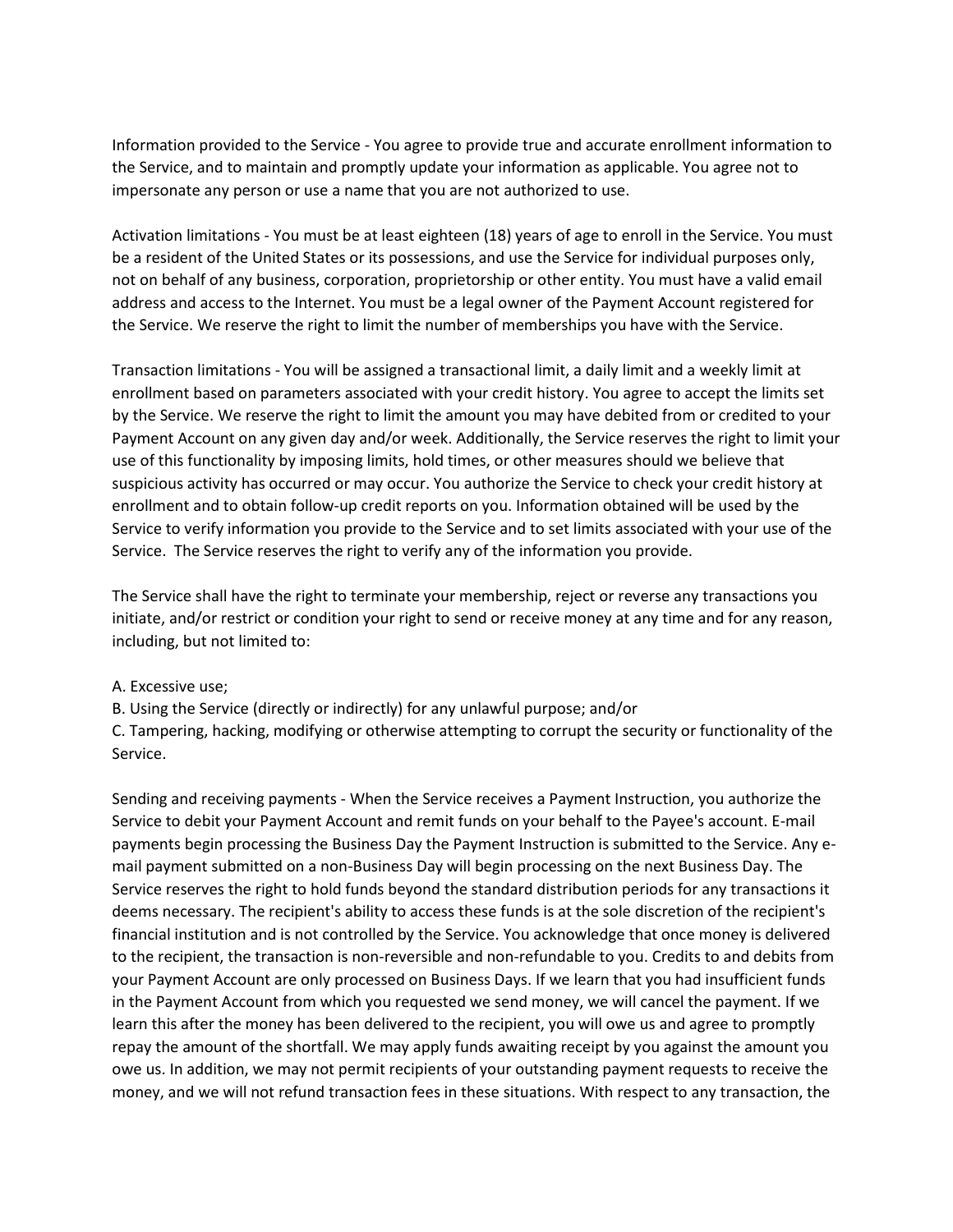Service reserves the right to seek reimbursement from a recipient if we receive any type of charge-back related to any Payment Instructions. We may obtain such reimbursement by deducting the charge-back amount from the recipient's account(s), reversing any credit(s) to the recipient's Payment Account, or by seeking such reimbursement from recipient by any other lawful means.

Non-Delivery of e-mail payments - It is your sole responsibility to provide the correct e-mail address(s) for an individual(s) to whom we send money on your behalf. THE SERVICE IS NOT RESPONSIBLE FOR PAYMENTS MADE TO UNINTENDED RECIPIENTS DUE TO THE INPUT OF INCORRECT INFORMATION BY YOU, NOR SHALL THE SERVICE BE RESPONSIBLE FOR VERIFICATION OF THE IDENTITY OF RECIPIENTS.

Accuracy and dispute of e-mail payments - We are not responsible for determining whether the amount of money being sent is correct for any underlying transaction or is actually owed to the recipient. Any dispute that may arise between you and the recipient relating to a payment made or received, or any other aspect of a transaction between you and the recipient, is not the responsibility of the Service. We make no guarantees regarding purchases paid for via the Service. You acknowledge that the Service does not ensure the quality, safety or legality of any merchandise received, nor that a seller will even ship merchandise. You agree to hold the Service harmless for any loss or expense you incur as a result of such purchases or disputes.

Cancellation of e-mail payment(s) - Once initiated, payments cannot be cancelled. Once money is delivered to the recipient, the transaction is non-reversible and non refundable to you. However, you may cancel an invitation to send money if it has not yet been received by the recipient. After you initiate a payment, if the recipient is not already enrolled in the Service, the Service will periodically send reminder emails to you and the recipient until the recipient has enrolled in the Service and received the payment. If recipient has not enrolled in the Service and received the payment forty five (45) days after initiation, the Service will cancel the payment.

## PAYMENT METHODS

The Service reserves the right to select the method in which to remit funds on your behalf to your Payee. These payment methods may include, but may not be limited to, an electronic payment, an electronic to check payment, or a laser draft payment.

# PAYMENT CANCELLATION REQUESTS

You may cancel or edit any Scheduled Payment (including recurring payments) by following the directions within the application. There is no charge for canceling or editing a Scheduled Payment. Once the Service has begun processing a payment it cannot be cancelled or edited, therefore a stop payment request must be submitted.

## STOP PAYMENT REQUESTS

The Service's ability to process a stop payment request will depend on the payment method and whether or not a check has cleared. The Service may also not have a reasonable opportunity to act on any stop payment request after a payment has been processed. If you desire to stop any payment that has already been processed, you must contact Customer Service. Although the Service will make every effort to accommodate your request, the Service will have no liability for failing to do so. The Service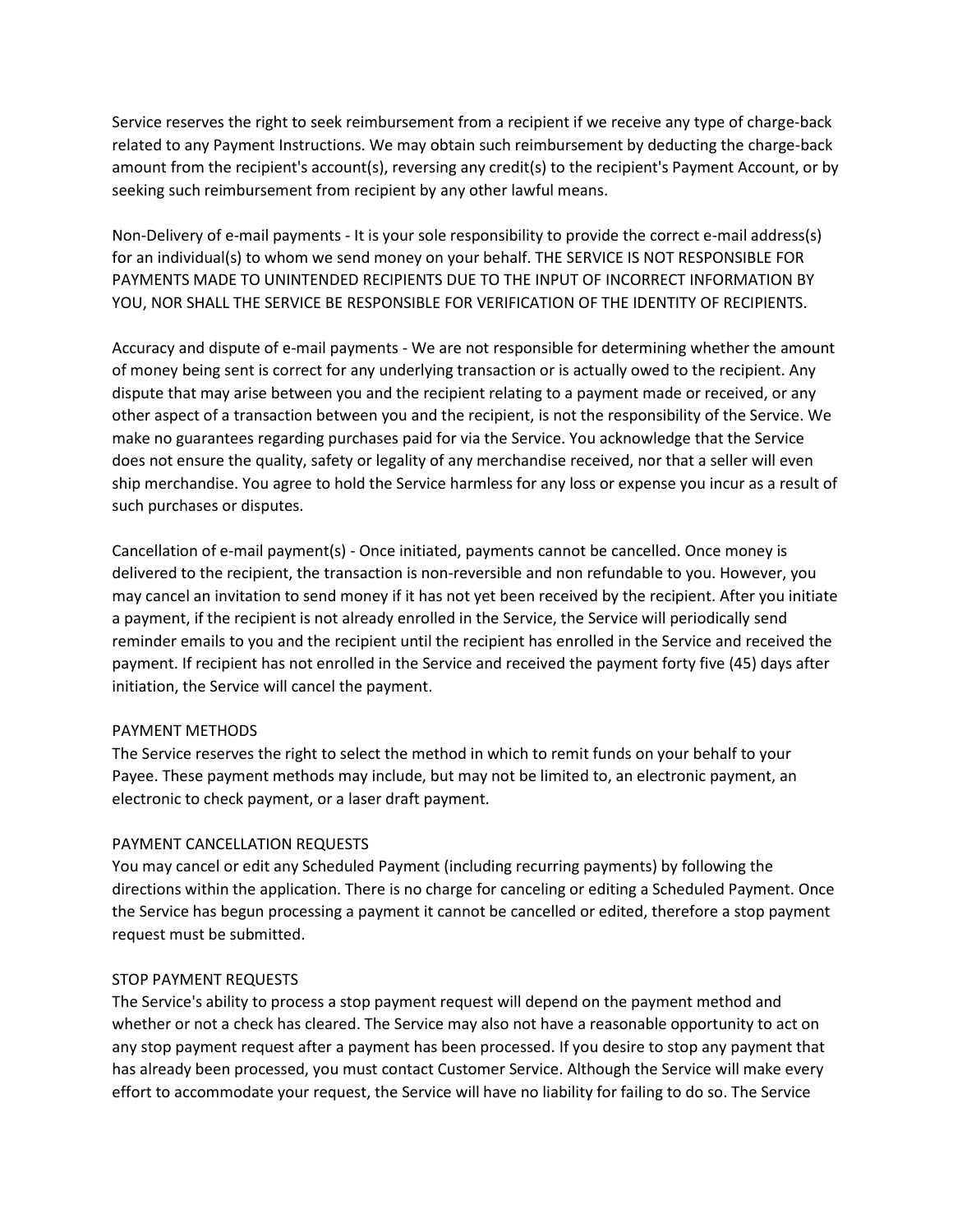may also require you to present your request in writing within fourteen (14) days. The charge for each stop payment request will be the current charge for such service as set out in the applicable fee schedule.

#### PROHIBITED PAYMENTS

Payments to Payees outside of the United States or its territories are prohibited through the Service.

### EXCEPTION PAYMENTS

Tax payments and court ordered payments may be scheduled through the Service, however such payments are discouraged and must be scheduled at your own risk. In no event shall the Service be liable for any claims or damages resulting from Your scheduling of these types of payments. The Service Guarantee as it applies to any late payment related changes is void when these types of payments are scheduled and/or processed by the Service. The Service has no obligation to research or resolve any claim resulting from an exception payment. All research and resolution for any mis-applied, mis-posted or misdirected payments will be the sole responsibility of you and not of the Service.

### BILL DELIVERY AND PRESENTMENT

This feature is for the presentment of electronic bills only and it is your sole responsibility to contact your Payees directly if you do not receive your statements. In addition, if you elect to activate one of the Service's electronic bill options, you Also agree to the following:

Information provided to the Payee - The Service is unable to update or change your personal information such as, but not limited to, name, address, phone numbers and e-mail addresses, with the electronic Payee. Any changes will need to be made by contacting the Payee directly. Additionally it is your responsibility to maintain all usernames and passwords for all electronic Payee sites. You also agree not to use someone else's information to gain unauthorized access to another person's bill.

Activation - Upon activation of the electronic bill feature the Service may notify the Payee of your request to receive electronic billing information. The presentment of your first electronic bill may vary from Payee to Payee and may take up to sixty (60) days, depending on the billing cycle of each Payee. Additionally, the ability to receive a paper copy of your statement(s) is at the sole discretion of the Payee. While your electronic bill feature is being activated it is your responsibility to keep your accounts current. Each electronic Payee reserves the right to accept or deny your request to receive electronic bills.

Notification - The Service will use its best efforts to present all of your electronic Bills promptly. In addition to notification within the Service, the Service may send an e-mail notification to the e-mail address listed for your account. It is your sole responsibility to ensure that this information is accurate. In the event you do not receive notification, it is your responsibility to periodically logon to the Service and check on the delivery of new electronic bills. The time for notification may vary from Payee to Payee. You are responsible for ensuring timely payment of all bills.

Cancellation of electronic bill notification - The electronic Payee reserves the right to cancel the presentment of electronic bills at any time. You may cancel electronic bill presentment at any time. The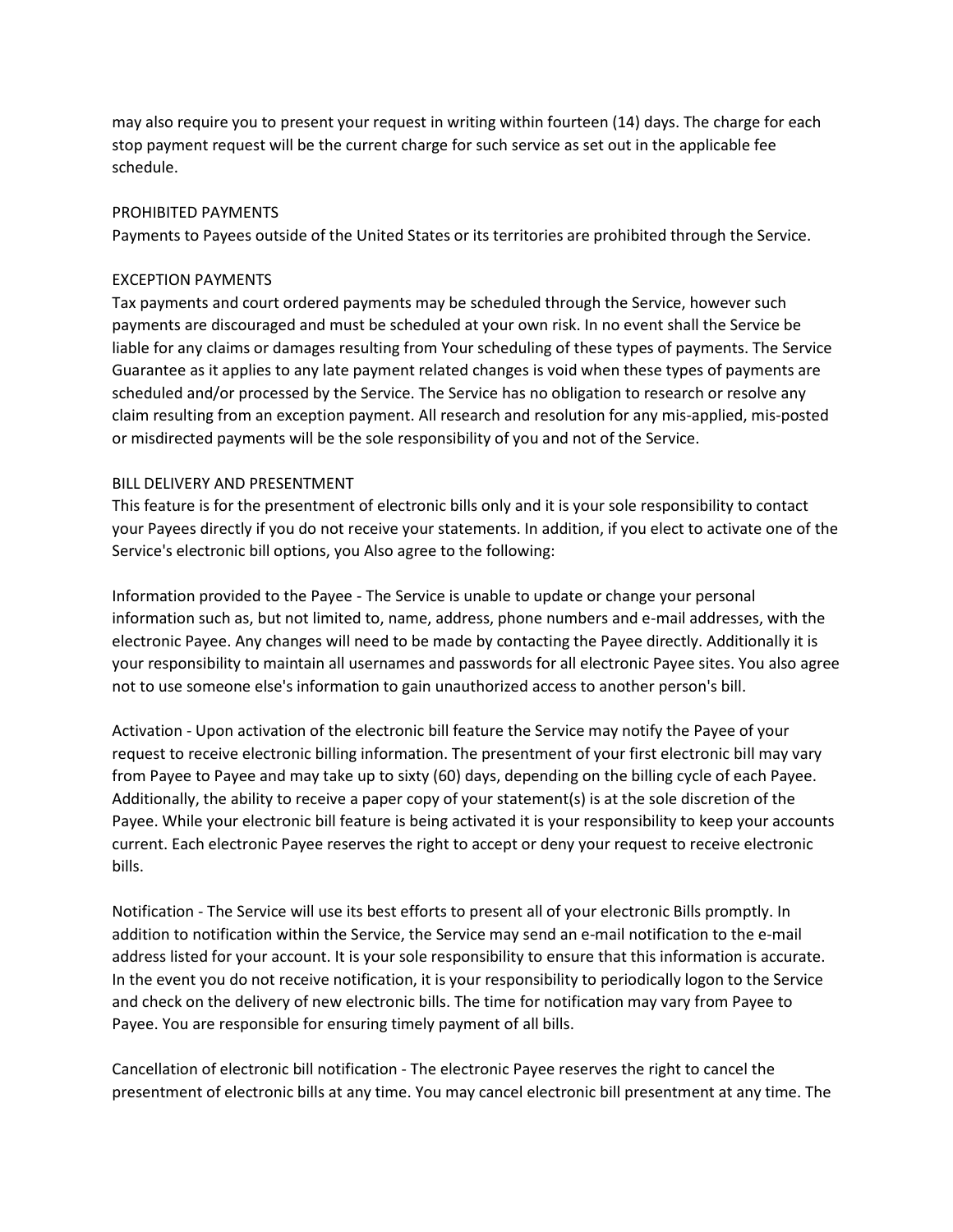timeframe for cancellation of your electronic bill presentment may vary from Payee to Payee. It may take up to sixty (60) days, depending on the billing cycle of each Payee. The Service will notify your electronic Payee(s) as to the change in status of your account and it is your sole responsibility to make arrangements for an alternative form of bill delivery. The Service will not be responsible for presenting any electronic bills that are already in process at the time of cancellation.

Non-Delivery of electronic bill(s) - You agree to hold the Service harmless should the Payee fail to deliver your statement(s). You are responsible for ensuring timely payment of all bills. Copies of previously delivered bills must be requested from the Payee directly.

Accuracy and dispute of electronic bill - The Service is not responsible for the accuracy of your electronic bill(s). The Service is only responsible for presenting the information we receive from the Payee. Any discrepancies or disputes regarding the accuracy of your electronic bill summary or detail must be addressed with the Payee directly.

This Agreement does not alter your liability or obligations that currently exist between you and your Payees.

## EXCLUSIONS OF WARRANTIES

THE SERVICE AND RELATED DOCUMENTATION ARE PROVIDED "AS IS" WITHOUT WARRANTY OF ANY KIND, EITHER EXPRESSED OR IMPLIED, INCLUDING, BUT NOT LIMITED TO, THE IMPLIED WARRANTIES OF MERCHANTABILITY AND FITNESS FOR A PARTICULAR PURPOSE.

# PASSWORD AND SECURITY

You agree not to give or make available your password or other means to access your account to any unauthorized individuals. You are responsible for all payments you authorize using the Service. If you permit other persons to use the Service or your password or other means to access your account, you are responsible for any transactions they authorize. If you believe that your password or other means to access your account has been lost or stolen or that someone may attempt to use the Service without your consent or has transferred money without your permission, you must notify the Service at once by calling 888-918-7521 during customer service hours.

# YOUR LIABILITY FOR UNAUTHORIZED TRANSFERS

If you tell us within two (2) Business Days after you discover your password or other means to access your account has been lost or stolen, your liability is no more than \$50.00 should someone access your account without your permission. If you do not tell us within two (2) Business Days after you learn of such loss or theft, and we can prove that we could have prevented the unauthorized use of your password or other means to access your account if you had told us, you could be liable for as much as \$500.00. If your monthly financial institution statement contains transfers that you did not authorize, you must tell us at once. If you do not tell us within sixty (60) days after your statement was sent to you, you may lose any amount transferred without your authorization after the sixty (60) days if we can prove that we could have stopped someone from taking the money had you told us in time. If a good reason (such as a long trip or a hospital stay) prevented you from telling us, we may extend this period.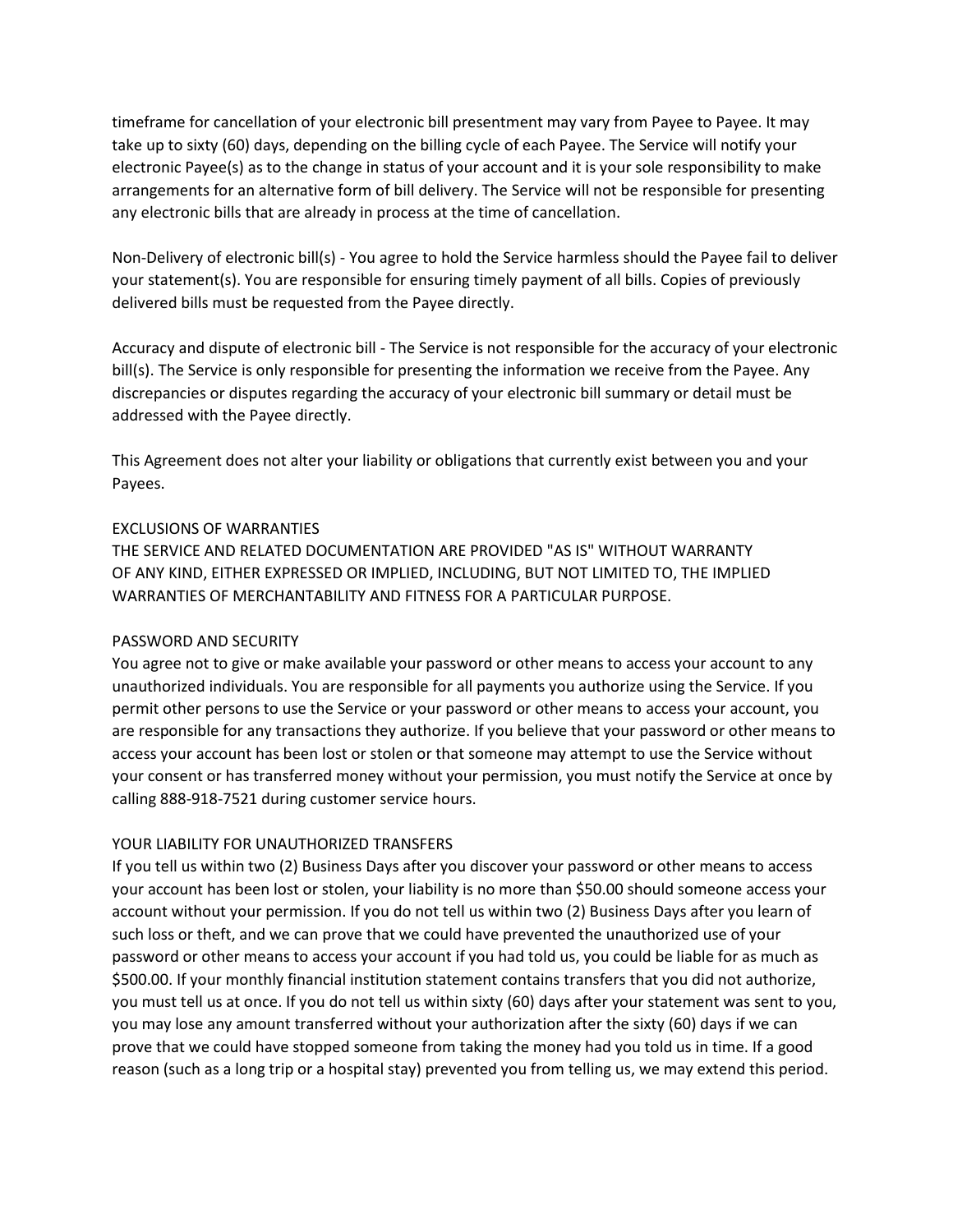### ERRORS AND QUESTIONS

In case of errors or questions about your transactions, you should as soon as possible notify us via one of the following:

1. Telephone us at 888-918-7521 during customer service hours;

2. Write us at: **BCU**  Attn: Customer Care 560 Carillon Parkway St. Petersburg, FL 33716

If you think your statement is incorrect or you need more information about a transaction listed on the statement, we must hear from you no later than sixty (60) days after the FIRST statement was sent to you on which the problem or error appears. You must:

1. Tell us your name and Service account number; 2. Describe the error or the transaction in question, and explain as clearly as 3. possible why you believe it is an error or why you need more information; and, 4. Tell us the dollar amount of the suspected error.

If you tell us verbally, we may require that you send your complaint in writing within ten (10) Business Days after your verbal notification. We will tell you the results of our investigation within ten (10) Business Days after we hear from you, and will correct any error promptly. However, if we require more time to confirm the nature of your complaint or question, we reserve the right to take up to forty five (45) days to complete our investigation. If we decide to do this, we will provisionally credit your Payment Account within ten (10) Business Days for the amount you think is in error. If we ask you to submit your complaint or question in writing and we do not receive it within ten (10) Business Days, we may not provisionally credit your Payment Account. If it is determined there was no error we will mail you a written explanation within three (3) Business Days after completion of our investigation. You may ask for copies of documents used in our investigation. The Service may revoke any provisional credit provided to you if we find an error did not occur.

## DISCLOSURE OF ACCOUNT INFORMATION TO THIRD PARTIES

It is our general policy to treat your account information as confidential. However, we will disclose information to third parties about your account or the transactions you make ONLY in the following situations:

1. Where it is necessary for completing transactions that you have requested;

2. Where it is necessary for activating additional services;

3. In order to verify the existence and condition of your account to a third party, such as a credit bureau or Payee;

- 4. To a consumer reporting agency for research purposes only;
- 5. In order to comply with a governmental agency or court orders; or,
- 6. If you give us your written permission.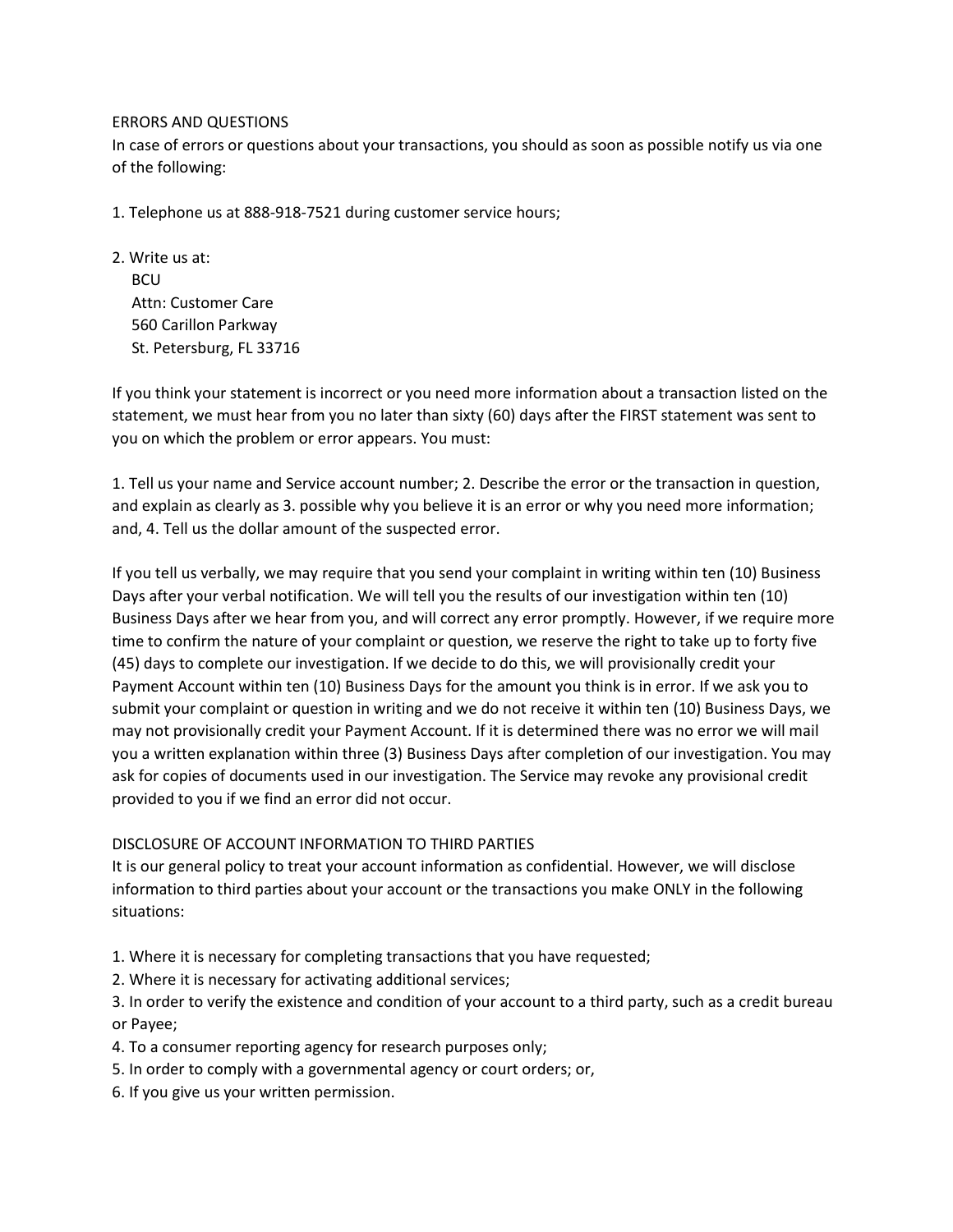# SERVICE FEES AND ADDITIONAL CHARGES

The Service will attempt to pay transactions against nonsufficient available funds in your payment account in accordance with our Courtesy Payment Service. If this occurs, a Courtesy Payment fee, as disclosed in the Service Charge and Fee Schedule in the BCU Deposit Account Agreement, will be charged to your payment account. If the pending transaction exceeds your Courtesy Payment limit, or you have otherwise opted out, or are not eligible for the Courtesy Payment Service, the transaction will not be paid, and you will be charged the Non Sufficient Funds (NSF) fee as stated in BCU's Deposit Account Agreement.

There may be a charge for additional transactions and other optional services. You agree to pay such charges and authorize the Service to deduct the calculated amount from your designated Billing Account for these amounts and any additional charges that may be incurred by you. Any financial fees associated with your standard deposit account will continue to apply. If your telephone, mobile or internet service provider charges you as a result of using the Bill Pay Service, you are responsible for those charges.

# FAILED OR RETURNED TRANSACTIONS

In using the Service, you are requesting the Service to make payments for you from your Payment Account. If we are unable to complete the transaction for any reason associated with your Payment Account (for example, there are insufficient funds in your Payment Account to cover the transaction), the transaction will not be completed. In some instances, you will receive a return notice from the Service. In such case, you agree that:

1. You will reimburse the Service immediately upon demand the transaction amount that has been returned to the Service;

2. For any amount not reimbursed to the Service within fifteen (15) days of the initial notification, a late charge equal to 1.5% monthly interest or the legal maximum, whichever rate is lower, for any unpaid amounts may be imposed;

3. You will reimburse the Service for any fees imposed by your financial institution as a result of the return;

4. You will reimburse the Service for any fees it incurs in attempting to collect the amount of the return from you; and,

5. The Service is authorized to report the facts concerning the return to a credit reporting agency.

## ALTERATIONS AND AMENDMENTS

This Agreement, applicable fees and service charges may be altered or amended by the Service from time to time. In such event, the Service shall provide notice to you. Any use of the Service after the Service provides you a notice of change will constitute your agreement to such change(s). Further, the Service may, from time to time, revise or update the applications, services, and/or related material, which may render all such prior versions obsolete. Consequently, the Service reserves the right to terminate this Agreement as to all such prior versions of the applications, services, and/or related material and limit access to only the Service's more recent revisions and updates.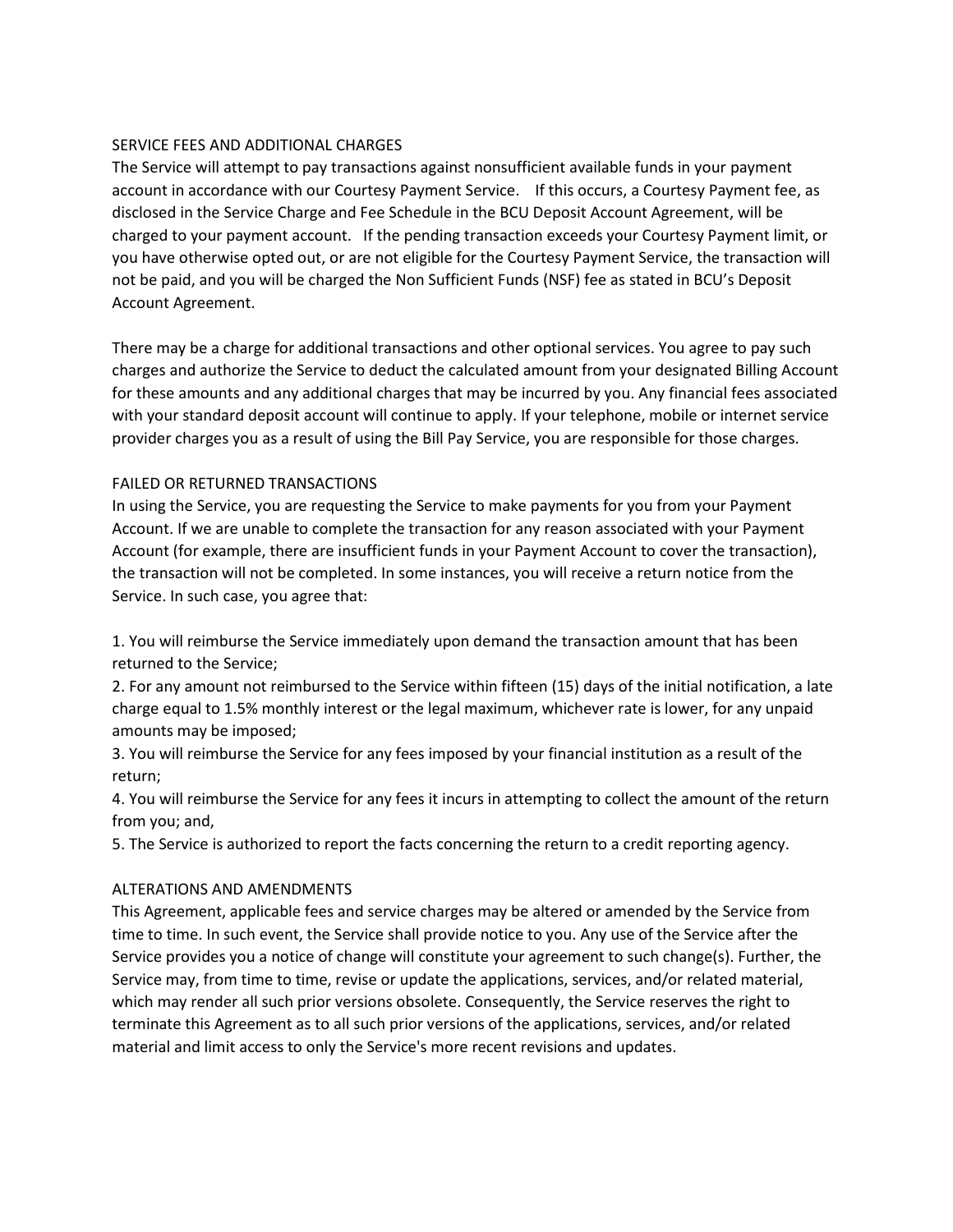## ADDRESS OR ACCOUNT CHANGES

It is your sole responsibility to ensure that the contact information in your user profile is current and accurate. This includes, but is not limited to, name, address, phone numbers and email addresses. Changes can be made by contacting Customer Service. Any changes in your Payment Account should also be made in accordance with the procedures outlined within the application's Help files. All changes made are effective immediately for scheduled and future payments paid from the updated Payment Account information. The Service is not responsible for any payment processing errors or fees incurred if you do not provide accurate Payment Account or contact information.

### SERVICE TERMINATION, CANCELLATION, OR SUSPENSION

In the event you wish to cancel the Service, you may have the ability to do so through the product, or you may contact customer service via one of the following:

- 1. Telephone us at 888-918-7521 during customer service hours;
- 2. Write us at: **BCU** Attn: Customer Care

 560 Carillon Parkway St. Petersburg, FL 33716

Any payment(s) the Service has already processed before the requested cancellation date will be completed by the Service. All Scheduled Payments including recurring payments will not be processed once the Service is cancelled. The Service may terminate or suspend Service to you at any time. Neither termination nor suspension shall affect your liability or obligations under this Agreement.

#### PAYEE LIMITATION

The Service reserves the right to refuse to pay any Payee to whom you may direct a payment. The Service will notify you promptly if it decides to refuse to pay a Payee designated by you. This notification is not required if you attempt to make a prohibited payment or an exception payment under this Agreement.

## RETURNED PAYMENTS

In using the Service, you understand that Payees and/or the United States Post Office may return payments to the Service for various reasons such as, but not limited to, Payee's forwarding address expired; Payee account number not valid; Payee is unable to locate account; or Payee account paid in full. The Service will use its best efforts to research and correct the returned payment and return it to your Payee, or void the payment and credit your Payment Account. You may receive notification from the Service.

#### INFORMATION AUTHORIZATION

Your enrollment in the Service may not be fulfilled if the Service cannot verify your identity or other necessary information. Through your enrollment in the Service, you agree that the Service reserves the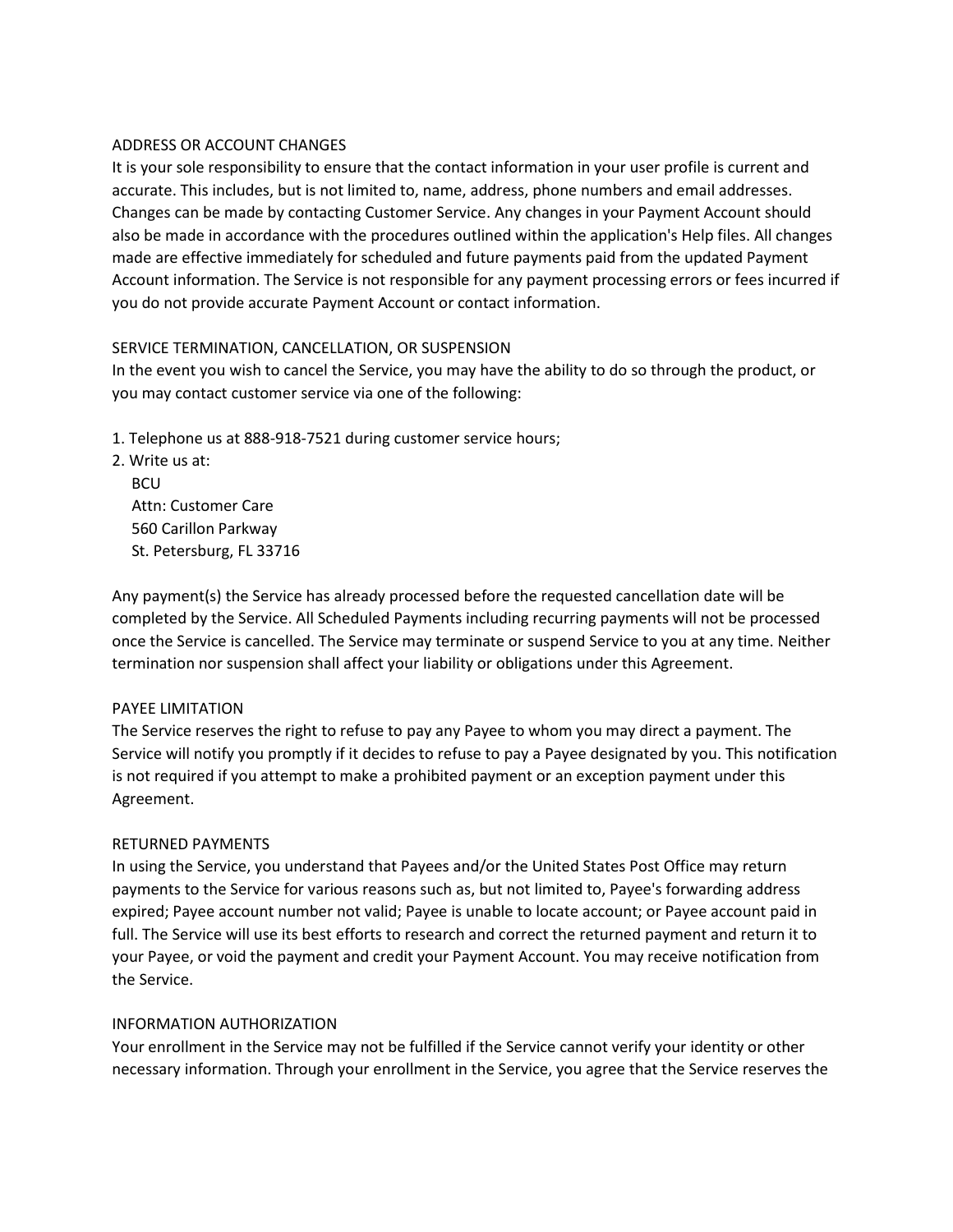right to request a review of your credit rating at its own expense through an authorized bureau. In addition, you agree that the Service reserves the right to obtain financial information regarding your account from a Payee or your financial institution (for example, to resolve payment posting problems or for verification).

#### **DISPUTES**

In the event of a dispute regarding the Service, you and the Service agree to resolve the dispute by looking to this Agreement. You agree that this Agreement is the complete and exclusive statement of the agreement between you and the Service which supersedes any proposal or prior agreement, oral or written, and any other communications between you and the Service relating to the subject matter of this Agreement. If there is a conflict between what an employee of the Service or Customer Service Department says and the terms of this Agreement, the terms of this Agreement will prevail.

### ASSIGNMENT

You may not assign this Agreement to any other party. The Service may assign this Agreement to any future, directly or indirectly, affiliated company. The Service may also assign or delegate certain of its rights and responsibilities under this Agreement to independent contractors or other third parties.

### NO WAIVER

The Service shall not be deemed to have waived any of its rights or remedies hereunder unless such waiver is in writing and signed by the Service. No delay or omission on the part of the Service in exercising any rights or remedies shall operate as a waiver of such rights or remedies or any other rights or remedies. A waiver on any one occasion shall not be construed as a bar or waiver of any rights or remedies on future occasions.

#### CAPTIONS

The captions of sections hereof are for convenience only and shall not control or affect the meaning or construction of any of the provisions of this Agreement.

#### GOVERNING LAW

This Agreement shall be governed by and construed in accordance with the laws of the State of Georgia, without regard to its conflicts of laws provisions.